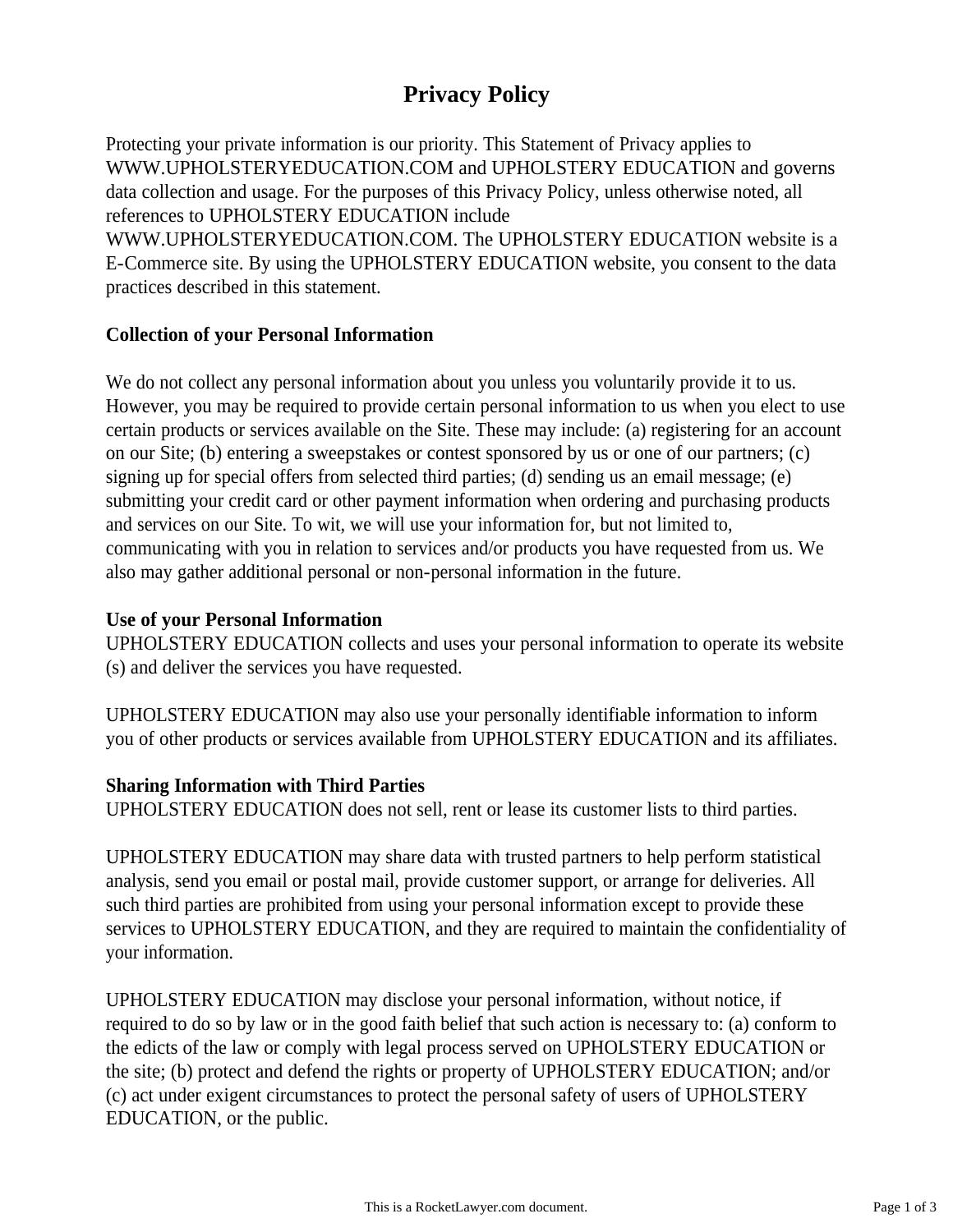# **Automatically Collected Information**

Information about your computer hardware and software may be automatically collected by UPHOLSTERY EDUCATION. This information can include: your IP address, browser type, domain names, access times and referring website addresses. This information is used for the operation of the service, to maintain quality of the service, and to provide general statistics regarding use of the UPHOLSTERY EDUCATION website.

#### **Links**

This website contains links to other sites. Please be aware that we are not responsible for the content or privacy practices of such other sites. We encourage our users to be aware when they leave our site and to read the privacy statements of any other site that collects personally identifiable information.

### **Security of your Personal Information**

UPHOLSTERY EDUCATION secures your personal information from unauthorized access, use, or disclosure. UPHOLSTERY EDUCATION uses the following methods for this purpose:

- SSL Protocol

When personal information (such as a credit card number) is transmitted to other websites, it is protected through the use of encryption, such as the Secure Sockets Layer (SSL) protocol.

We strive to take appropriate security measures to protect against unauthorized access to or alteration of your personal information. Unfortunately, no data transmission over the Internet or any wireless network can be guaranteed to be 100% secure. As a result, while we strive to protect your personal information, you acknowledge that: (a) there are security and privacy limitations inherent to the Internet which are beyond our control; and (b) security, integrity, and privacy of any and all information and data exchanged between you and us through this Site cannot be guaranteed.

#### **Children Under Thirteen**

UPHOLSTERY EDUCATION does not knowingly collect personally identifiable information from children under the age of thirteen. If you are under the age of thirteen, you must ask your parent or guardian for permission to use this website.

#### **E-mail Communications**

From time to time, UPHOLSTERY EDUCATION may contact you via email for the purpose of providing announcements, promotional offers, alerts, confirmations, surveys, and/or other general communication.

If you would like to stop receiving marketing or promotional communications via email from UPHOLSTERY EDUCATION, you may opt out of such communications by "clicking on the UNSUBSCRIBE button".